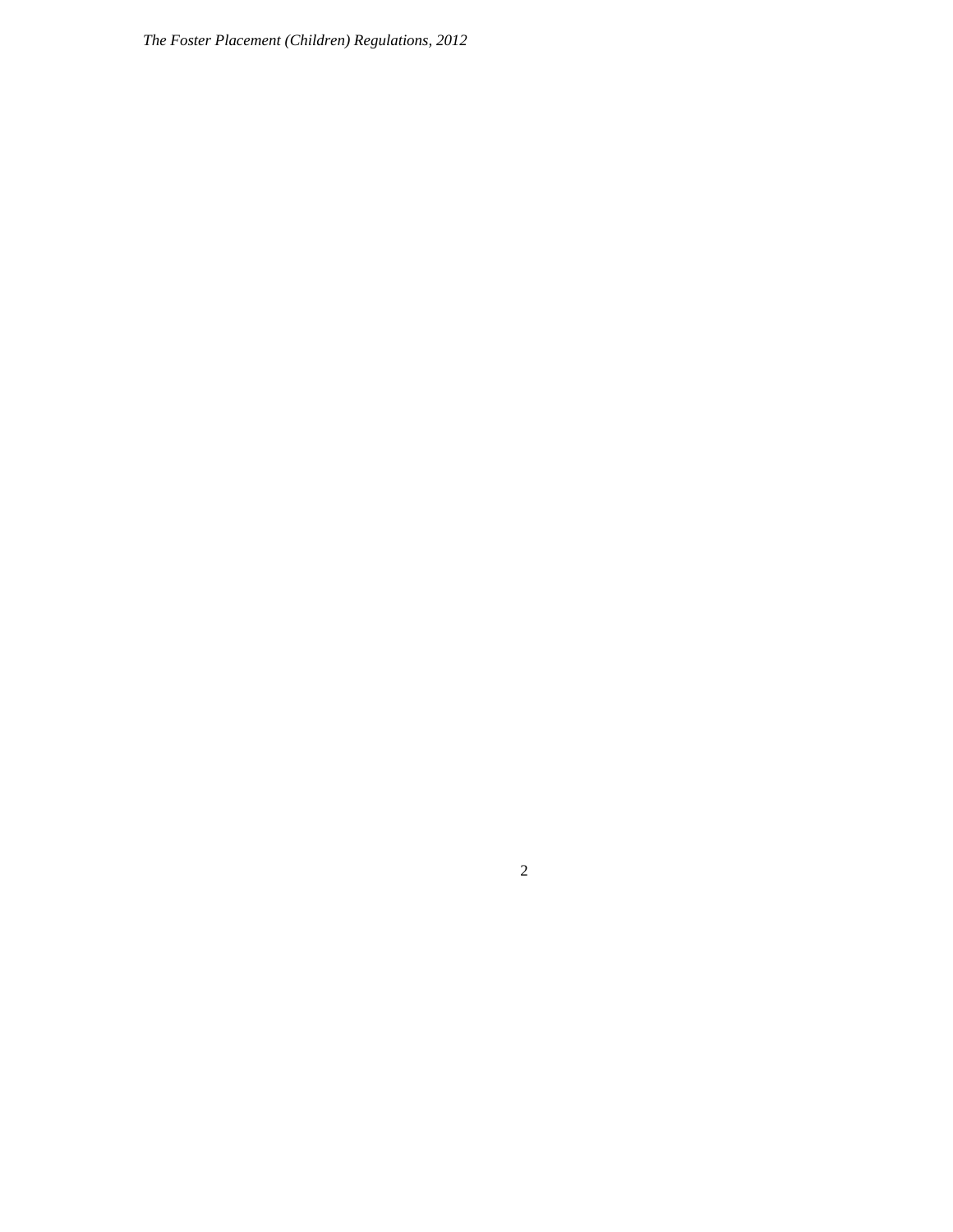## **THE FOSTER PLACEMENT (CHILDREN) REGULATIONS, 2012**

## **ARRANGEMENT OF REGULATIONS**

## **PART I**

### **GENERAL**

- [1.](http://www.opsi.gov.uk/si/si1991/Uksi_19910910_en_2.htm#mdiv1) Citation
- [2.](http://www.opsi.gov.uk/si/si1991/Uksi_19910910_en_2.htm#mdiv2) Definitions
- 3. Scope of the Regulations

## **PART II**

### **APPROVALS AND PLACEMENTS**

- [4.](http://www.opsi.gov.uk/si/si1991/Uksi_19910910_en_3.htm#mdiv3) Assessment of prospective foster parents
- [5.](http://www.opsi.gov.uk/si/si1991/Uksi_19910910_en_3.htm#mdiv4) Approval of foster parents
- [6.](http://www.opsi.gov.uk/si/si1991/Uksi_19910910_en_3.htm#mdiv5) Reviews and termination of approvals
- [7.](http://www.opsi.gov.uk/si/si1991/Uksi_19910910_en_3.htm#mdiv6) Fitness as foster parent
- **Placements**
- [9.](http://www.opsi.gov.uk/si/si1991/Uksi_19910910_en_3.htm#mdiv9) Supervision of placements
- [10.](http://www.opsi.gov.uk/si/si1991/Uksi_19910910_en_3.htm#mdiv10) Termination of placements
- 11. Short-term placements
- 12. Emergency or immediate placements by Department

## **PART III**

### **RECORDS OF FOSTER PARENTS**

- 13. Register of foster parents and others with whom a child is placed
- 14. Case records for foster parents and others with whom a child is placed
- 15. Retention and confidentiality of records

## **PART IV**

#### **EVENTS AND NOTIFICATION**

16. Notifiable events

## **SCHEDULES**

SCHEDULE 1- Information as to prospective foster parent and other members of his household and family

SCHEDULE 2- Matters and obligations in foster care agreements

SCHEDULE 3- Matters and obligations to be covered in foster placement agreements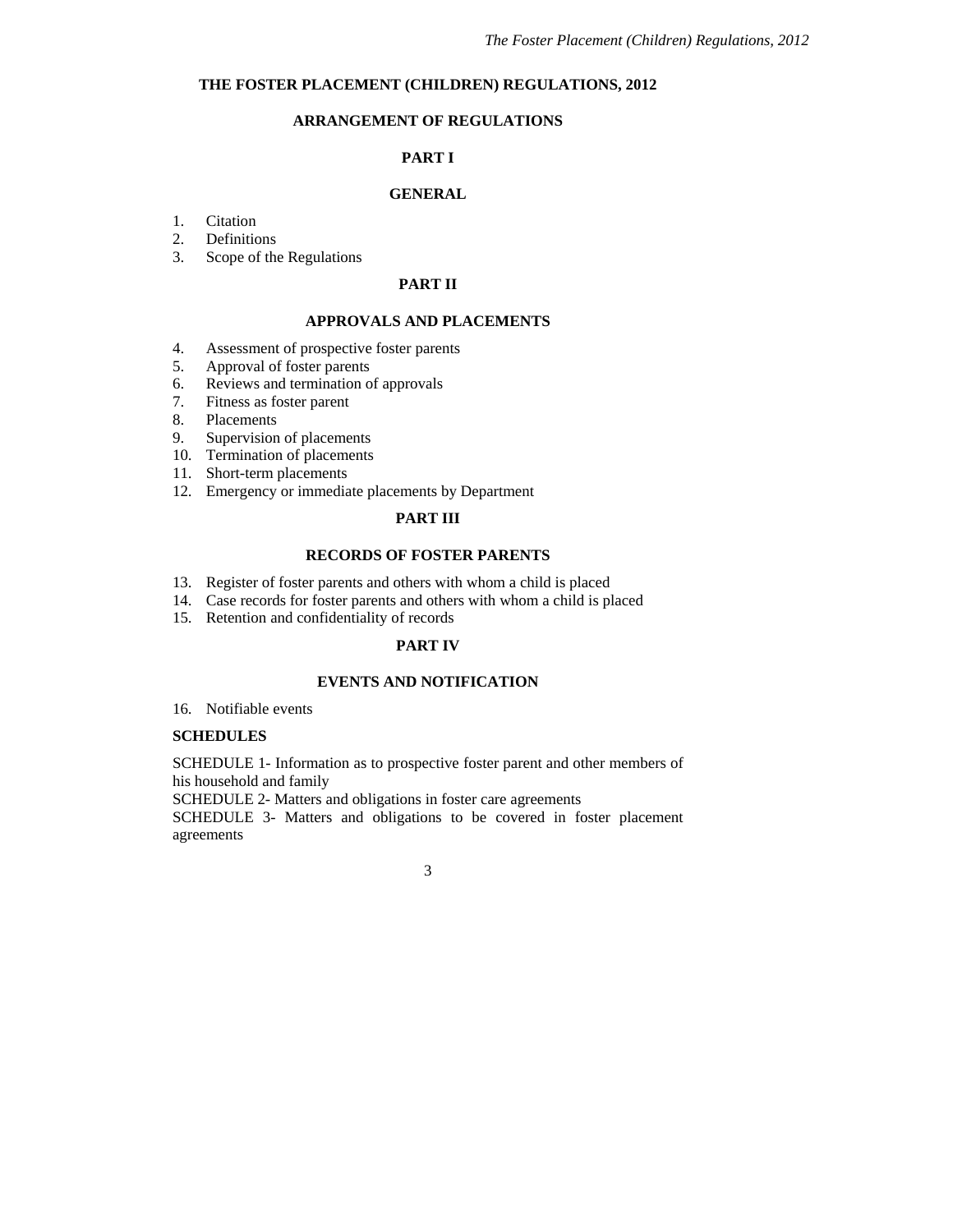SCHEDULE 4- Events and notifications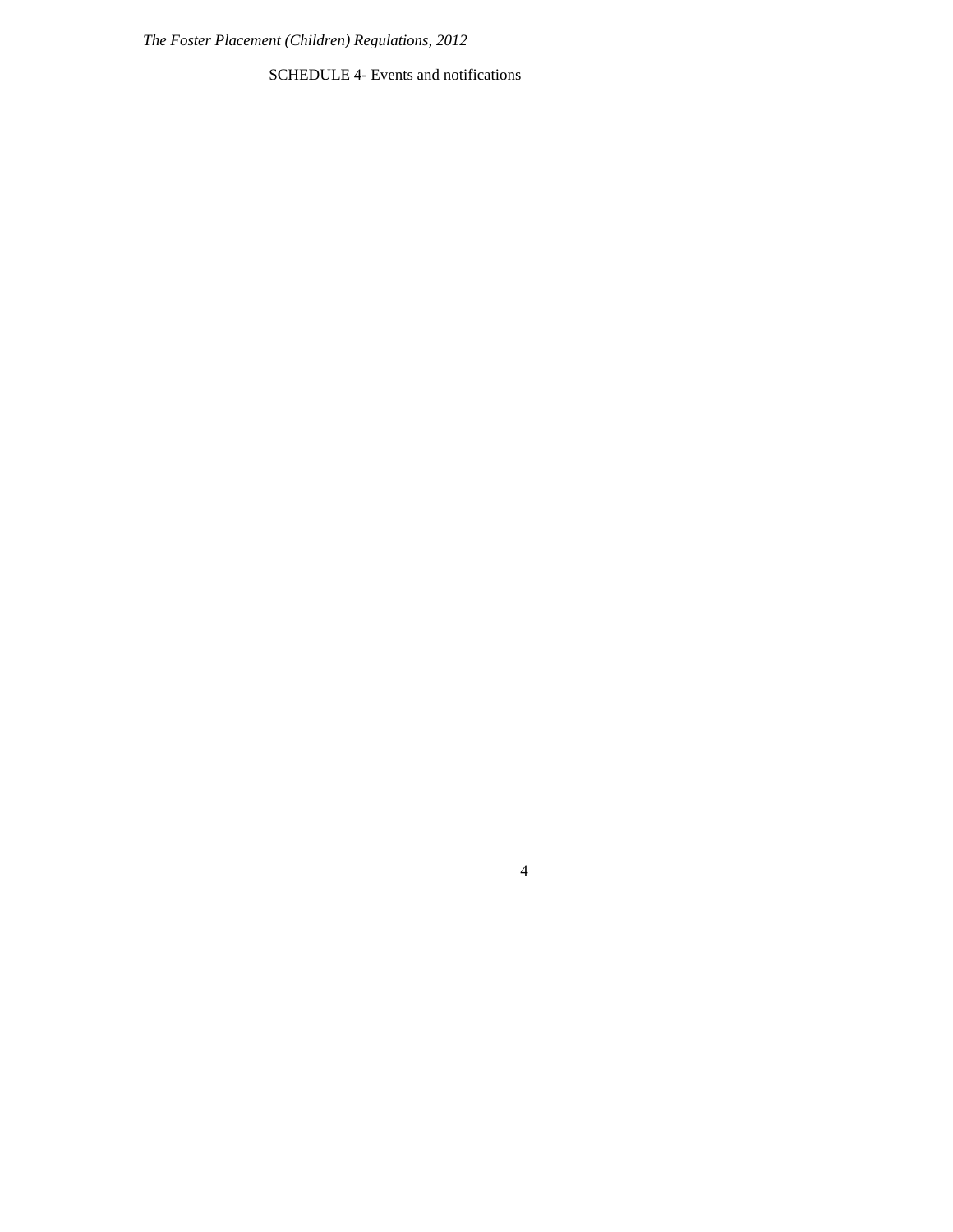#### **THE CHILDREN LAW, 2003**

#### **THE FOSTER PLACEMENT (CHILDREN) REGULATIONS, 2012**

The Governor in Cabinet, in exercise of the powers conferred by sections 68(2) and 69(1) and (2), paragraph 4(5) of Schedule 7 and paragraph 6 of Schedule 8 of the Children Law, 2003, hereby makes the following Regulations-

#### **PART I**

#### **GENERAL**

1. These Regulations may be cited as the Foster Placement (Children) Citation Regulations, 2012.

2. (1) In these Regulations - Definitions

"foster parent" means the person with whom a child is or is proposed to be placed under these Regulations;

"foster placement agreement" means an agreement referred to in regulation 8(3);

"Law" means the Children Law, 2003; and

"placement" means the placement of a child in foster care made in accordance with these Regulations and reference to a child who is placed shall be construed accordingly.

(2) Any notice or consent required under these Regulations shall be given in writing and any such notice may be sent by registered post.

3. (1) These Regulations apply, subject to paragraph (2), to any placement of Scope of the Regulations a child by the Department.

- (2) These Regulations do not apply to any placement of a child-
	- (a) to which the Placement of Children with Parents Regulations, 2012, apply; or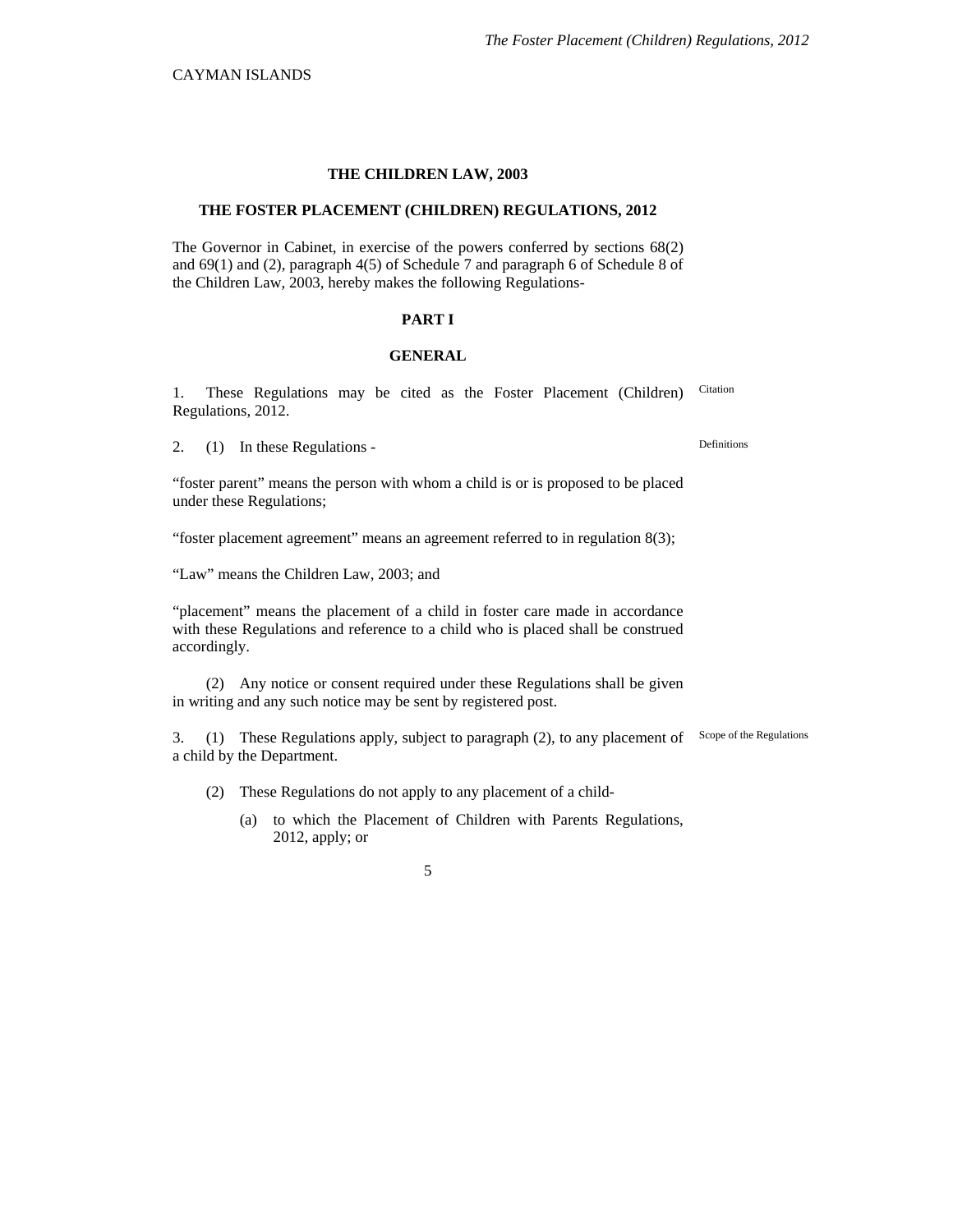(b) if the child is not in the care of the Department, with a parent of the child or other person having parental responsibility for him.

(3) Where a care order is in force the application of these Regulations is subject to any directions given by a court whether before or after the Regulations come into force.

(4) Nothing in these Regulations requires the temporary removal of a child from a person with whom he is already living before placement under these Regulations.

### **PART II**

#### **APPROVALS AND PLACEMENTS**

Assessment of prospective foster parents

4. (1) The Department shall carry out an assessment of any person whom it considers may be suitable to become a foster parent in accordance with this regulation.

(2) If the Department considers that a person may be suitable to act as a foster parent it shall-

- (a) obtain the information specified in Schedule 1 relating to the prospective foster parent and other members of his household and family and any other information it considers relevant;
- (b) interview at least two persons nominated by the prospective foster parent to provide personal references for him, and prepare written reports of the interviews; and
- (c) having regard to the matters specified in paragraphs (a) and (b), consider whether the prospective foster parent is suitable to act as a foster parent and whether his household is suitable for any child in respect of whom approval may be given.

(3) Subject to paragraph (4), a person shall not be regarded as suitable for assessment and placement as a foster parent if he or any member of his household aged eighteen or over-

- (a) has been convicted of an offence within the period of five years immediately preceding the assessment;
- (b) is excluded from the application of the Rehabilitation of Offenders Law (1998 Revision); or
- (c) is a person who has been convicted of an offence-
	- (i) against morality under Part V of the Penal Code (2010 Revision);

(1998 Revision)

(2010 Revision)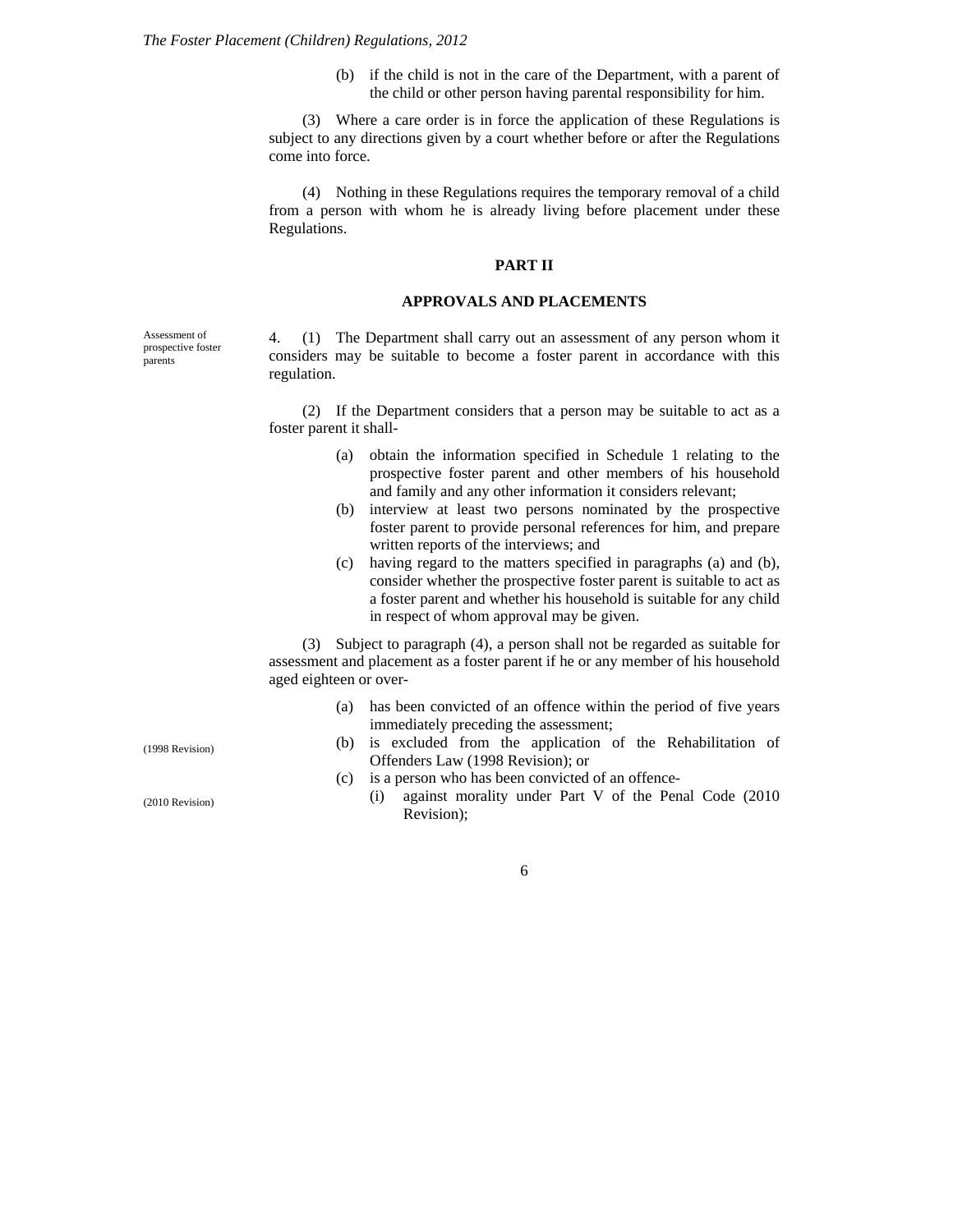- (ii) under section 152 or 153 of the Penal Code (2010 Revision) relating to neglecting children and child stealing respectively; or
- (ii) against a child under Part VII of the Penal Code (2010 Revision) or any other law.

(4) The Department may regard a person to whom paragraph (3) would, apart from this paragraph apply, as suitable to act or to continue to act, as the case may be, as a foster parent in relation to a particular named child or children if the Department is satisfied that the welfare of that child or those children requires it, and either-

- (a) the person, or a member of his household, is a relative of the child; or
- (b) the person is already acting as a foster parent for the child.

5. (1) Except in the case of an emergency, immediate or urgent placement under regulation 12, a child shall not be placed unless the proposed foster parent is approved by the Department under this regulation.

(2) The Department shall not give any approval under this regulation unless the Department has first completed its assessment of the proposed foster parent's suitability in accordance with regulation 4 and, having had regard to those matters, is satisfied that the person is suitable to act as a foster parent and that his household is suitable for any child in respect of whom approval is given.

(3) An approval given under this regulation may be in respect of a particular named child or children, or number and age range of children, or of placements of any particular kind or in any particular circumstances.

- (4) Where the Department approves a person as a foster parent it-
	- (a) shall give him notice specifying the terms of the approval including whether it is in respect of a particular named child or children or number and age range of children; and
	- (b) shall nevertheless place no child with him unless he enters into a foster care agreement with the Department covering the matters specified in Schedule 2.

(5) Where the Department decides not to approve a person as a foster parent it shall give him notice of the decision and the reasons.

6. (1) Where a foster parent has been approved under regulation 5, the Department shall review not more than a year after approval, and thereafter whenever the Department considers it necessary, but at intervals of not more than

Reviews and termination of approvals

Approval of foster parents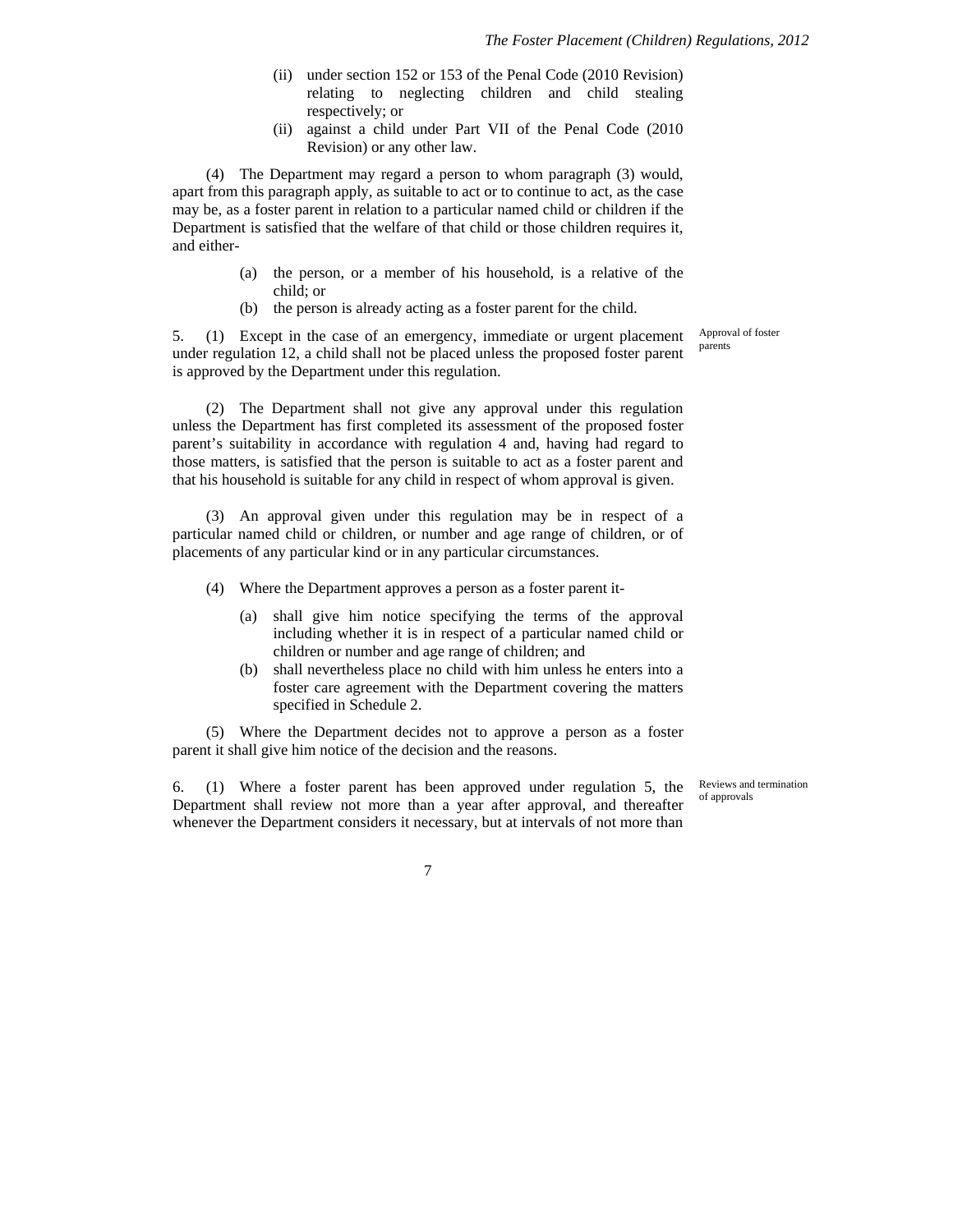a year, whether the foster parent and his household continue to be suitable for the purposes of the Law and these Regulations.

(2) When undertaking a review the Department shall seek, and take into account, the views of the foster parent and, subject to the child's age and understanding, any child placed with the foster parent.

(3) At the conclusion of the review the Department shall prepare a report and give notice to the foster parent of its decision including any revision of the terms of the approval under these Regulations.

- (4) Where on a review the Department is no longer satisfied-
	- (a) that the terms of the approval under regulation 5 are appropriate, it shall revise the terms accordingly; or
	- (b) that the foster parent or his household are suitable it shall terminate the approval from a date to be specified in the notice under paragraph (3).

(5) Where the foster parent notifies the Department that he no longer wishes to act as a foster parent, or where the Department is otherwise satisfied that this is the case, the Department shall terminate the approval from a date to be specified by a notice served on the foster parent.

Fitness as foster parent

7. A person shall not be qualified to be a foster parent unless the person, in the opinion of the Department-

- (a) is of integrity and good character; and
- (b) is physically and mentally fit to carry on the role as a foster parent,

and full and satisfactory information is available in relation to him in respect of the matters specified in Schedule 1.

Placements

8. (1) The Department shall not place a child with a foster parent unless it is satisfied that-

- (a) that is the most suitable way of performing its duties under section 24(3) of the Law; and
- (b) placement with the particular foster parent is the most suitable placement having regard to all the circumstances.

(2) In making arrangements for a placement, the Department shall secure that where possible the foster parent-

- (a) is of the same religious persuasion as the child; or
- (b) gives an undertaking that the child will be brought up in the child's religious persuasion.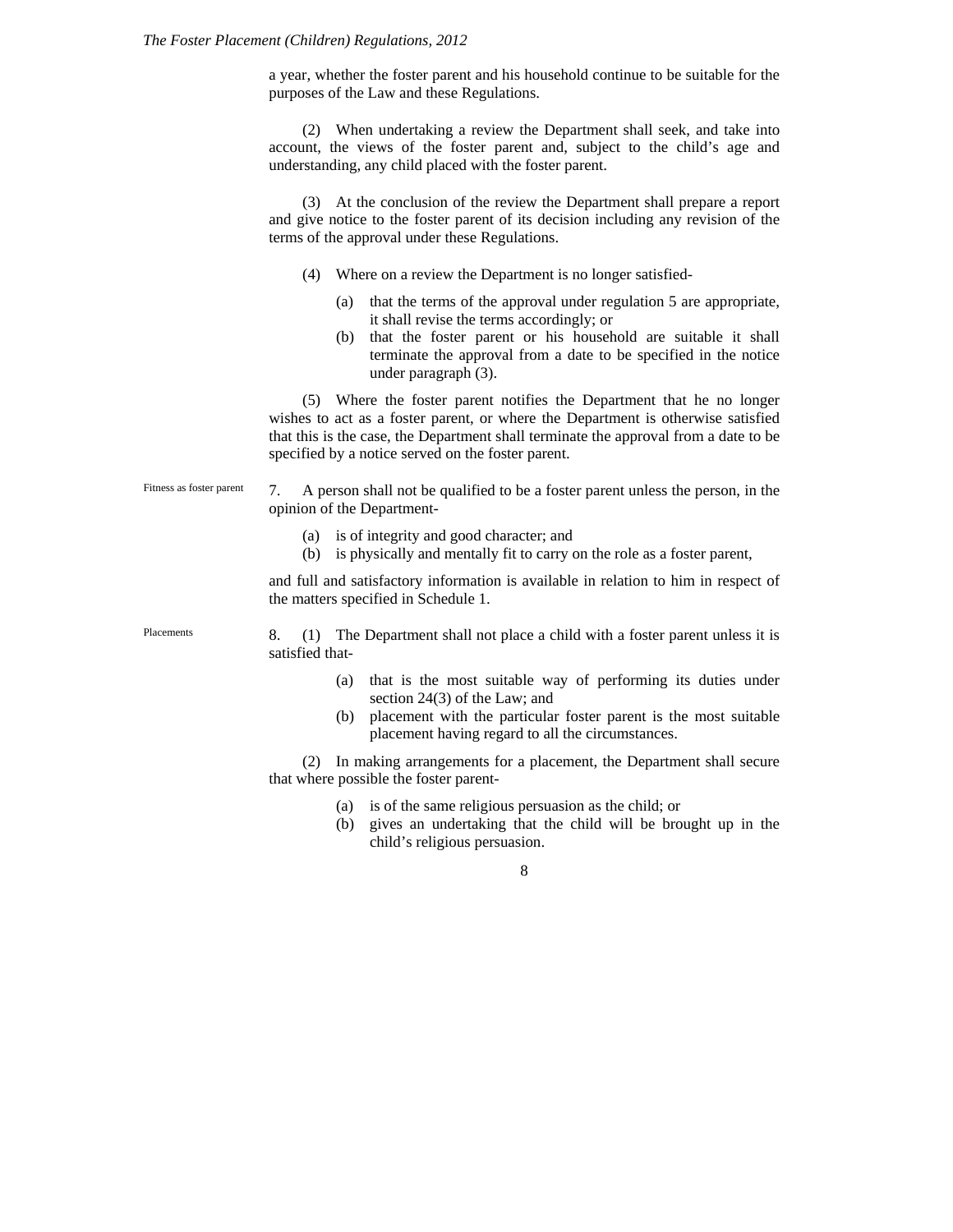(3) Except in the case of an emergency or immediate placement under regulation 12, the Department shall not place a child unless the Department and the foster parent have entered into a foster placement agreement relating to that child covering the matters specified in Schedule 3.

9. (1) The Department shall satisfy itself that the welfare of each child placed by it continues to be suitably provided for by the placement and for this purpose the Department shall-

- (a) make arrangements for an officer of the Department to visit the child, in the home in which he is placed, from time to time as circumstances may require and when reasonably requested by the child or the foster parent and in particular (but subject to regulation 11(2))-
	- (i) in the first year of the placement, within one week from its beginning and then at intervals of not more than four weeks;
	- (ii) subsequently, at intervals of not more than three months; and
- (b) give such advice to the foster parent as appears to the Department to be needed.

(2) In the case of an emergency or immediate placement under regulation 12, the Department shall arrange for the child to be visited at least once in each week during the placement.

(3) On each occasion on which the child is visited under this regulation the Department shall cause one of its officers, if it considers it appropriate, to arrange to see the child alone.

(4) On each occasion on which a child is visited under this regulation the officer who made the visit shall provide the Department with a written report.

10. Where a child has been placed by the Department and it appears to the Department that continuation of the placement would be detrimental to the welfare of that child, the Department shall immediately terminate the placement.

11. (1) This regulation applies where the Department has arranged to place a child in a series of short-term placements with the same foster parent and the arrangement is such that-

- (a) all the placements occur within a period which does not exceed one year;
- (b) no single placement is for a duration of more than four weeks; and
- (c) the total duration of the placement does not exceed ninety days.

9

Termination of placements

Short-term placements

Supervision of placements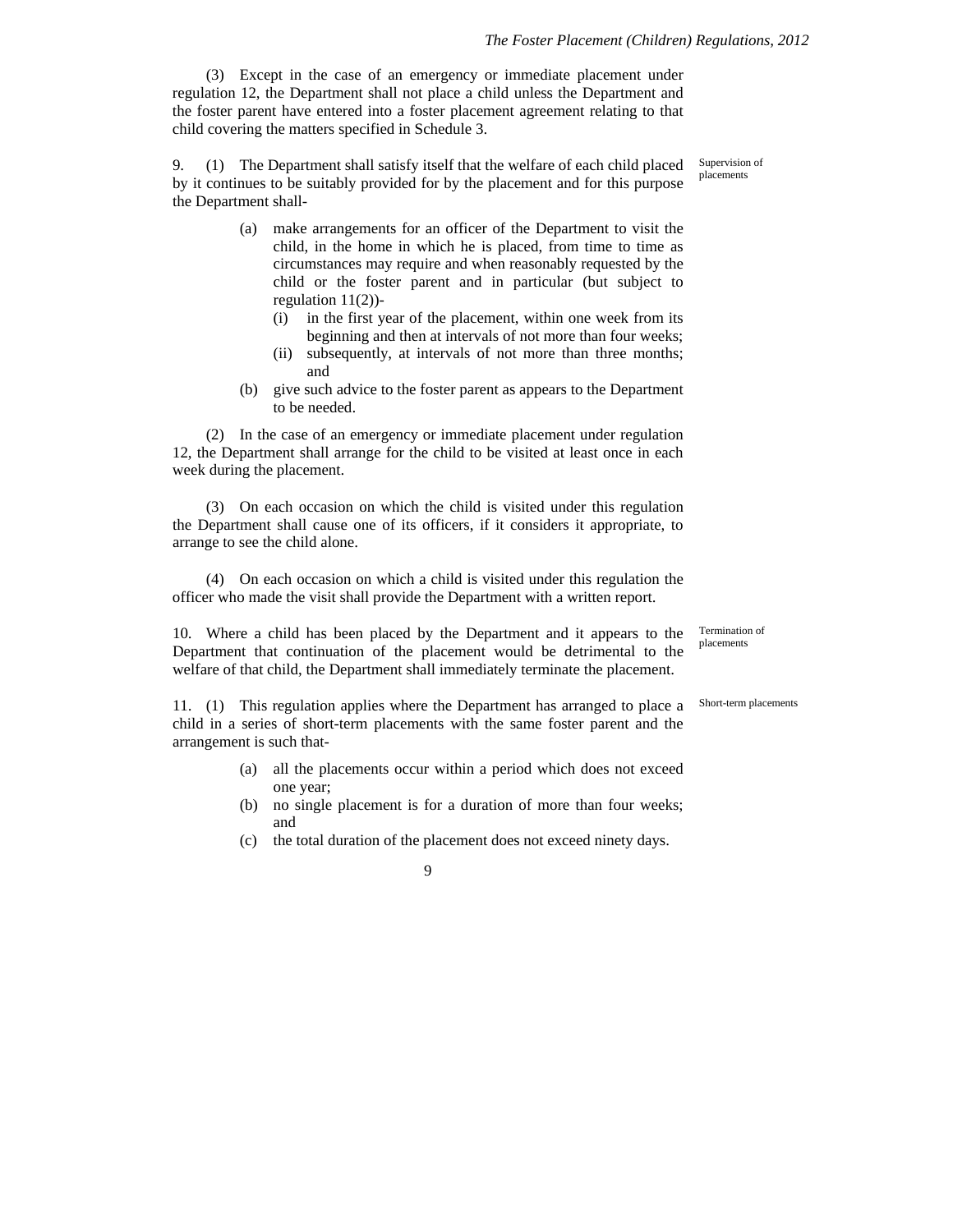(2) Any series of short-term placements to which this regulation applies may be treated as a single placement for the purpose of these Regulations but with the modification that a visit under regulation  $9(1)(a)$  shall be made-

- (a) during the first placement in the series of placements; and
- (b) thereafter, if the series of placements continues, at intervals of not more than six months or if the intervals between placements exceeds six months, during the next placement.

12. (1) Where a child requires emergency or immediate placement, the Department may, for a period not exceeding twenty-four hours, place the child with any foster parent approved under regulation 5.

(2) Before an emergency or immediate placement is made pursuant to paragraph (1), the Department shall-

- (a) satisfy the provisions of regulation  $8(1)(a)$ ; and
- (b) obtain a written agreement from the person with whom the child is to be placed that that person will carry out the duties specified in paragraph (4).

(3) Where the Department determines that the emergency, immediate or urgent placement of a child is necessary, it may, for a period not exceeding six weeks, place the child with a person who has not been approved under regulation 5 after-

- (a) first interviewing the person;
- (b) inspecting the accommodation;
- (c) obtaining information about other persons living in his household; and
- (d) satisfying itself that-
	- (i) the person is a relative or friend of the child;
	- (ii) the person has made a written agreement with the Department to carry out the duties specified in paragraph (4); and
	- (iii) the provisions of regulation  $8(1)(a)$  are satisfied.
- (4) The duties referred to in paragraph  $(2)(b)$  and  $(3)(d)(ii)$  are-
	- (a) to care for the child as if he were a member of that person's family;
	- (b) to permit any person authorised by the Department to visit the child at any time;
	- (c) to ensure that any information which the foster parent may acquire relating to the child, or to his family or any other person, which has been given to him in confidence in connection with the

10

Emergency or immediate placements by Department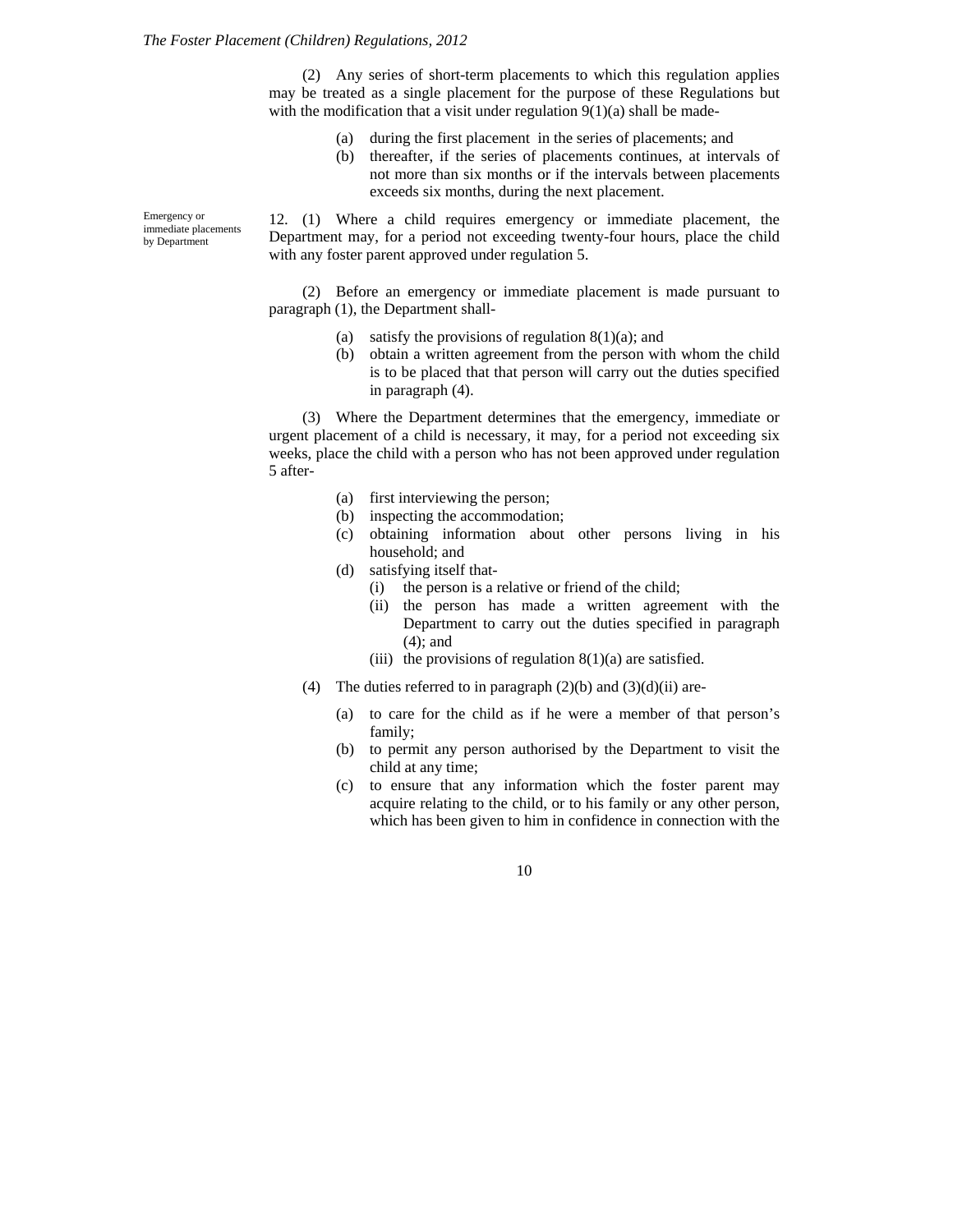placement is kept confidential and is not disclosed except to, or with the agreement of, the Department; and

(d) to allow contact with the child in accordance with section 10 or 36 of the Law or with any arrangements made or agreed by the Department.

#### **PART III**

#### **RECORDS OF FOSTER PARENTS**

13. (1) The Department shall enter, in a register kept for that purpose, the particulars specified in paragraph (2) for each foster parent who is approved under regulation 5 and each person not being an approved foster parent with whom a child is placed pursuant to regulation 8.

Register of foster parents and others with whom a child is placed

- (2) The particulars mentioned in paragraph (1) are-
	- (a) the name and address of the foster parent (or, where foster parents are approved jointly, of both foster parents) or other person with whom the child is placed pursuant to regulation 12;
	- (b) the date of the approval under regulation 5 or agreement specified in regulation 12(2)(b); and
	- (c) the terms of the notice of approval under regulation  $5(4)(a)$  or of the agreement specified in regulation  $12(2)(b)$  as for the time being in force.

14. (1) The Department shall compile and maintain a record for each foster parent approved under regulation 5 and for each person, not being an approved foster parent, with whom a child is placed pursuant to regulation 12.

(2) A record compiled under paragraph (1) shall include copies of each of the documents specified in paragraph (3) and the information specified in paragraph (4).

- (3) The documents referred to in paragraph (2) are a copy of-
	- (a) the notice of approval under regulation  $5(4)(a)$ ;
	- (b) the agreement under regulation  $5(4)(b)$ ;
	- (c) any report of review of approval under regulation 6(3);
	- (d) any notice of termination of approval under regulations 6(4) or  $6(5)$ ; or
	- (e) any agreement specified in regulation 12(2)(b).
- (4) The information referred to in paragraph (2) is-

11

Case records for foster parents and others with whom a child is placed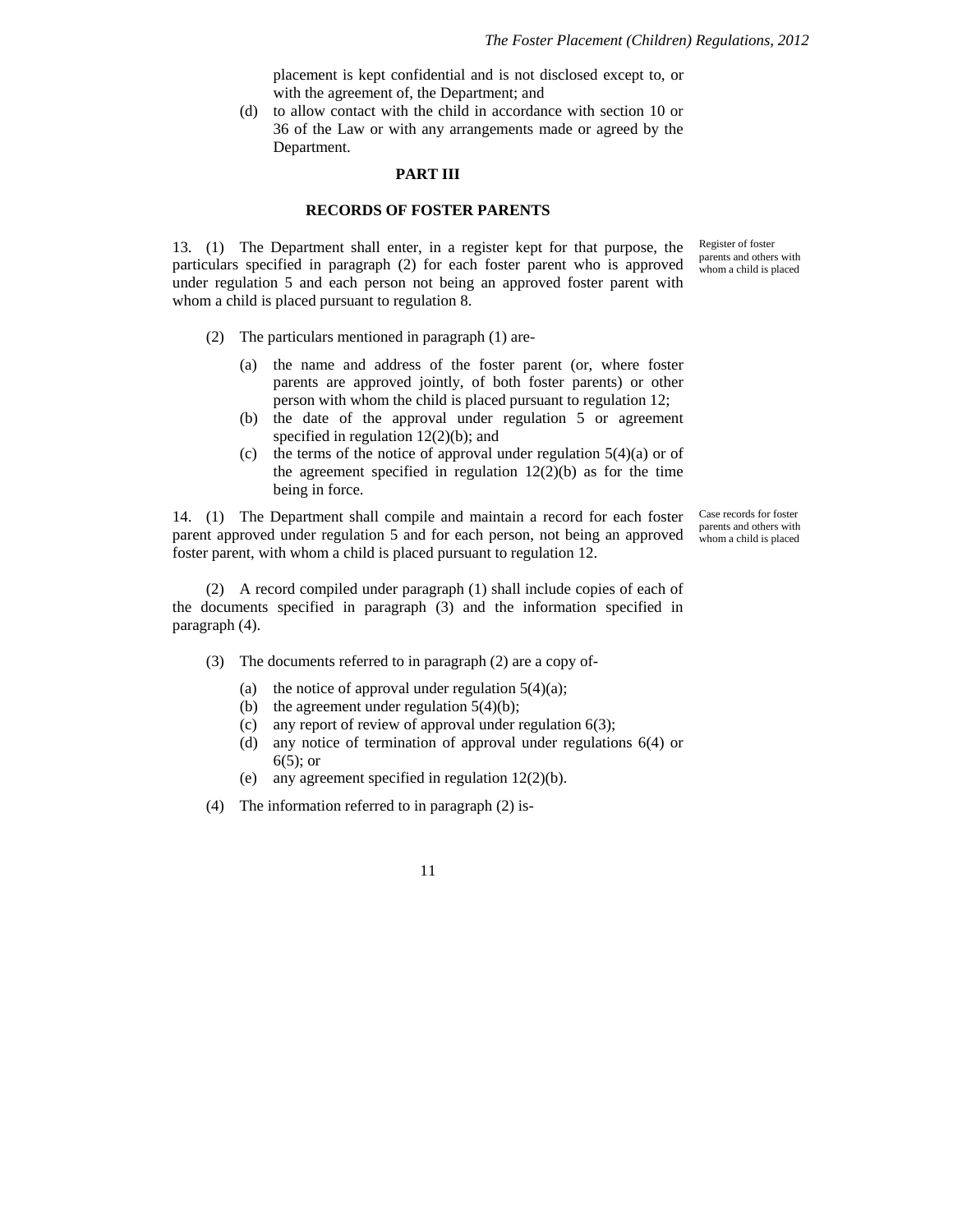- (a) a record of each placement with the foster parent or person, not being an approved foster parent, with whom a child is placed pursuant to regulation 13, including the name, age and sex of each child placed, the dates on which each placement began and terminated and the circumstances of the termination;
- (b) the information obtained by the Department in relation to the approval of the foster parent and in relation to any review of the termination of the approval; and
- (c) the information obtained under regulation 12(3).

(5) The Department shall compile a record for each prospective foster parent to whom notice is given under regulation 5(5) that he is not approved as a foster parent and the record shall include a copy of the notice and the information, as to the foster parent and his household and family, obtained by the Department in connection with the question of approval.

15. (1) The Department shall retain the record for a foster parent or other person compiled under regulation 14, and any entry relating to him in the register maintained under regulation 13, for at least ten years from the date on which his approval is terminated, or until his death if earlier.

(2) The requirements of paragraph (1) may be complied with by retaining the original written record (or a copy of it) or by keeping all the information from the record in some other accessible form such as by means of a computer.

(3) The Department pursuant to regulation 13 or 14 shall safely secure the register or record and shall take all the necessary steps to ensure that the information which it contains is treated as confidential subject only to-

- (a) any provision in, under, or by virtue of a Law under which access to such register, record or information may be obtained or should be granted; and
- (b) any court order under which access to such register, record or information may be obtained or given.

### **PART IV**

#### **EVENTS AND NOTIFICATION**

Notifiable events

16. (1) If in relation to a foster parent, any of the events in column 1 of the table in Schedule 4 takes place, the foster parent shall, without delay, notify the persons indicated in respect of the event in column 2 of the table.

(2) Any notification made in accordance with this regulation which is given orally shall be confirmed in writing.

12

Retention and confidentiality of records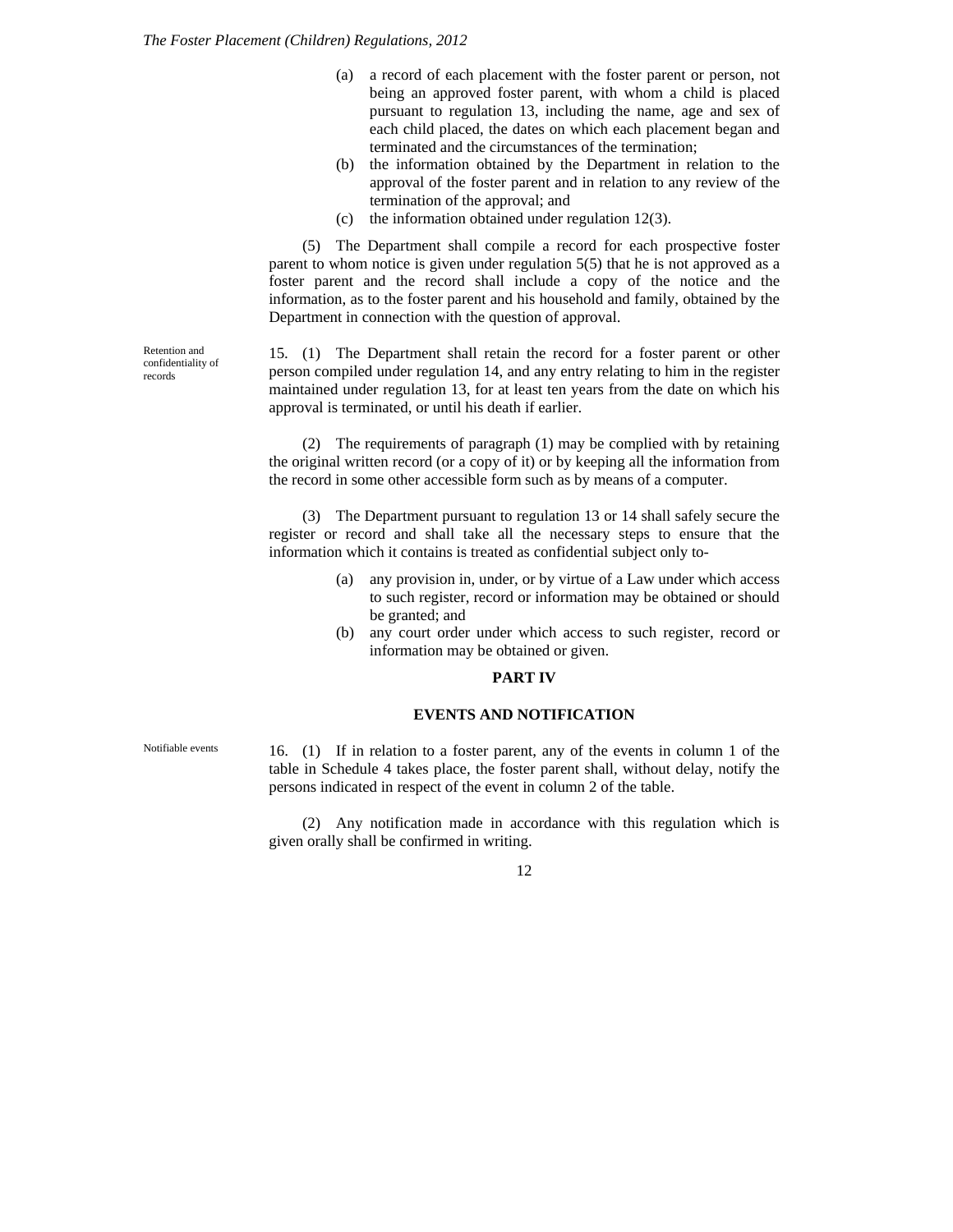### **SCHEDULE 1**

(Regulations  $4(2)(a)$  and 7)

## **INFORMATION AS TO PROSPECTIVE FOSTER PARENT AND OTHER MEMBERS OF HIS HOUSEHOLD AND FAMILY**

- 1. His full name, address and date of birth.
- 2. Proof of identification, including a recent photograph.

3. Details of his health (supported by a medical report), personality, marital status and details of his current and any previous marriage or common law relationship.

4. Particulars of the other adult members of his household.

5. Particulars of the children in his family, whether or not members of his household, and any other children in his household.

6. Particulars of his accommodation.

7. His religious persuasion, the degree of his religious observance and his capacity to care for a child from any particular religious persuasion.

8. His racial origin, cultural and linguistic background and his capacity to care for a child from any particular origin or cultural or linguistic background.

9. His past and present employment or occupation, his standard of living and leisure activities and interests.

10. His previous experience in caring for his own and other children and his ability in this respect.

11. His skills, competence and potential relative to his capacity to care effectively for a child placed with him.

12. His previous criminal convictions (if any) and those of other adult members of his household.

13. The outcome of any request or application made by him or any other member of his household to foster or adopt children under this Law or any other enactment repealed or not.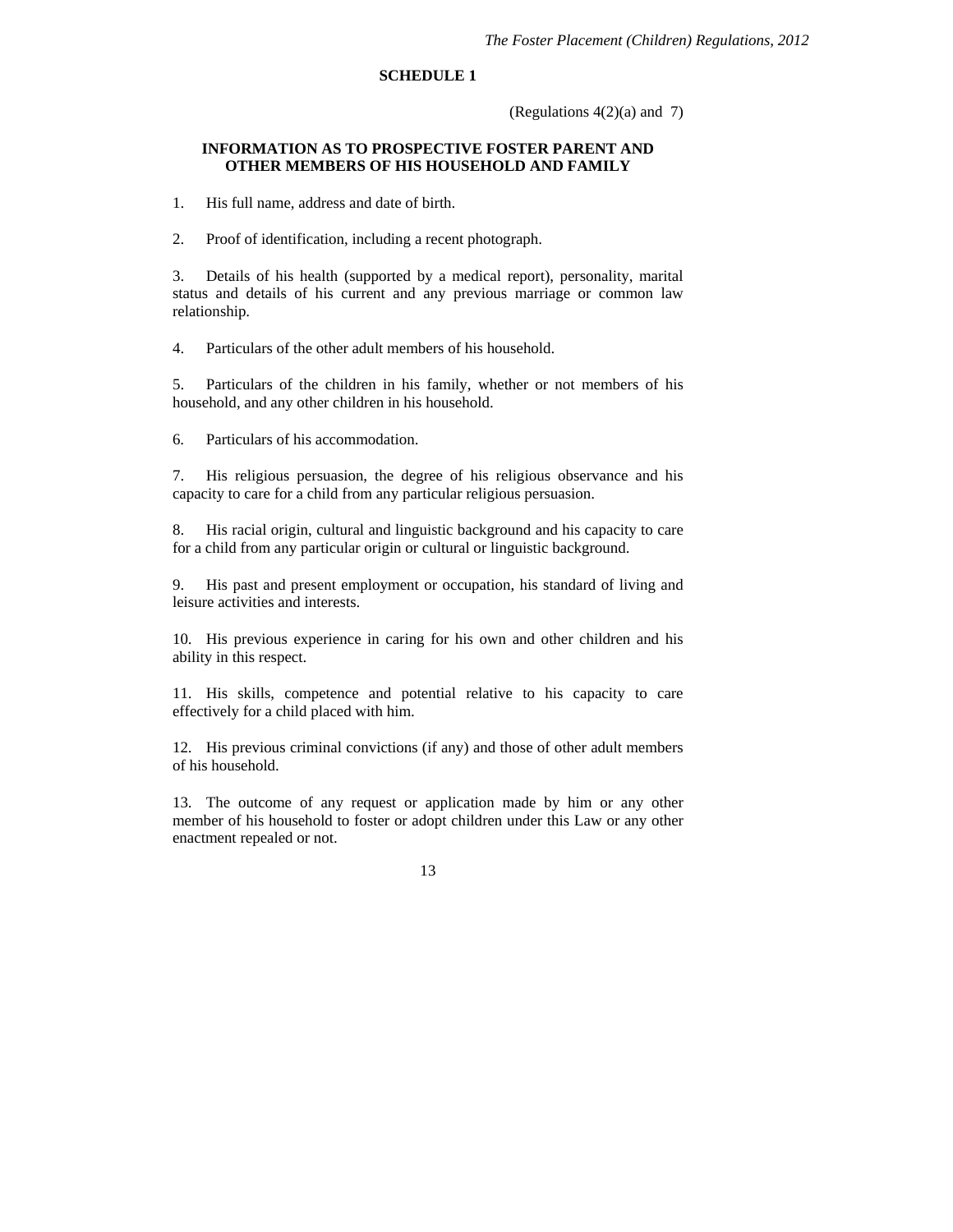14. Particulars of any previous approval under regulation 5, or refusal of approval or termination of approval under regulation 6, relating to him or any other member of his household.

15. The names and addresses of two persons who will provide personal references for the prospective foster parent.

#### **SCHEDULE 2**

(Regulation 5 (4)(b))

### **MATTERS AND OBLIGATIONS IN FOSTER CARE AGREEMENTS**

- 1. The terms of the foster parent's approval.
- 2. The amount of support or training to be given to the foster parent.
- 3. The procedure for the review and approval of a foster parent.
- 4. The support and training to be given to the foster parent.

5. The procedure in connection with the placement of foster children and in particular-

- (a) the matters to be covered in foster placement agreements and the respective obligations, under any such agreements, of the Department and the foster parent;
- (b) the Department's arrangements for meeting any legal liabilities of the foster parent arising by reason of a placement; and
- (c) the procedure available to foster parents for making representations to the Department.
- 6. To give written notice to the Department forthwith, with full particulars, of-
	- (a) any intended change of the foster parent's address;
	- (b) any change in the composition of his household;
	- (c) any other change in his personal circumstances and any other event affecting either his capacity to care for any child placed or the suitability of his household; and
	- (d) any further request for application of a kind mentioned in paragraph 13 of Schedule 1.
- 7. Not to administer corporal punishment to any child placed with him.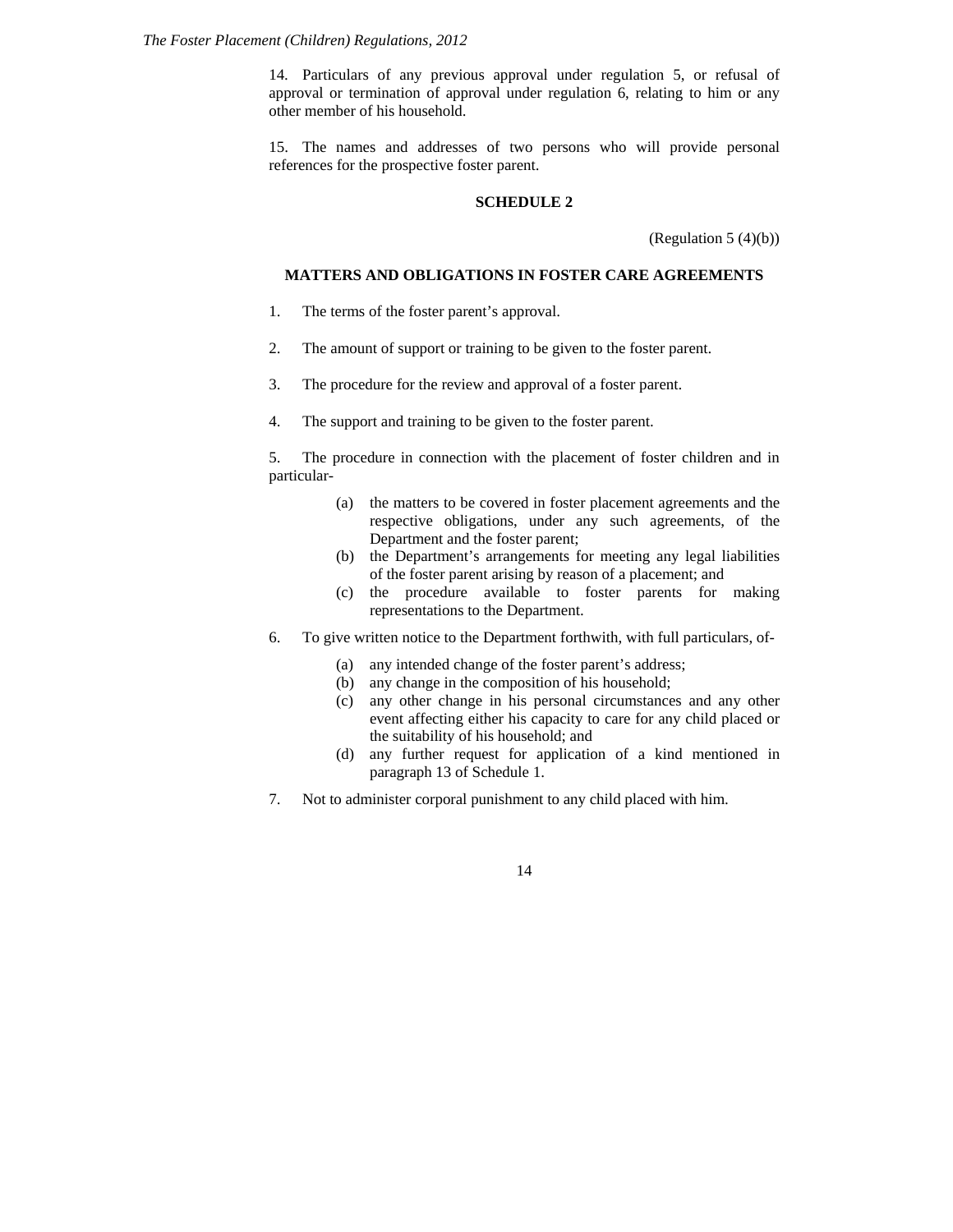8. To ensure that any information relating to a child placed with him, to the child's family or to any other person which has been given to him in confidence in connection with a placement, is kept confidential and is not disclosed to any person without the consent of the Department.

9. To comply with the terms of any foster placement agreement and to care for the child placed with the foster parent as if he were a member of the foster parent's family and to promote his welfare having regard to the Department's long and short-term arrangements for the child.

10. To notify the Department immediately of any serious illness of the child or any other serious occurrence affecting the child.

11. Where regulation 10 applies, to allow the child to be removed from the foster parent's home by the Department.

12. To comply with the policies and procedures of the Department.

13. To keep the Department informed of the child's progress and to notify the Department of any significant event affecting the child.

#### **SCHEDULE 3**

(Regulation 8(3))

#### **MATTERS AND OBLIGATIONS TO BE COVERED IN FOSTER PLACEMENT AGREEMENTS**

1. The provision by the Department of a statement containing all the information which the Department considers necessary to enable the foster parent to care for the child and in particular, information as to-

- (a) the Department's arrangements for the child and the objectives of the placement;
- (b) the child's personal history, religious persuasion, cultural, linguistic background and racial origin;
- (c) the child's state of health and identified health needs;
- (d) the child's safety needs, including any need for any special equipment or adaptation;
- (e) the child's educational needs; and
- (f) any needs arising from any disability the child may have,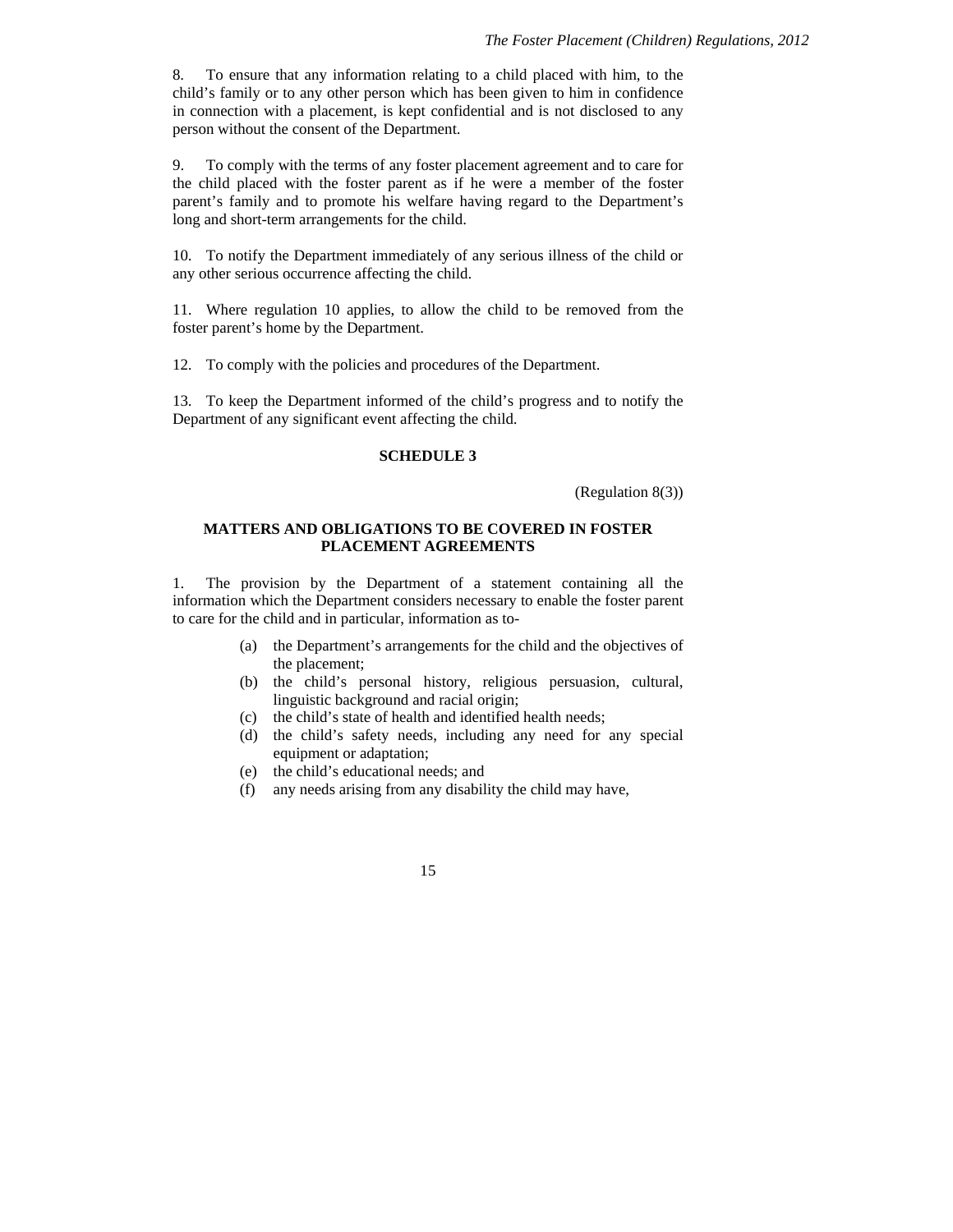including a requirement for the statement to be provided either at the time of the signing of the agreement or, where this is not practicable, within the following fourteen days.

2. The Department's arrangements for the financial support of the child during the placement.

3. Any arrangements for delegation of responsibility for consent to medical, dental or optical examination or treatment of the child.

4. The circumstances in which it is necessary to obtain in advance the approval of the Department for the child to live, even temporarily, away from the foster parent's home.

5. The arrangements for visits to the child, in connection with the supervision of the placement, by a person authorised by or on behalf of the Department and the frequency of visits and reviews under the Review of Children's Cases Regulations, 2012.

6. The arrangements for the child to have contact with his parents and other persons, including any arrangements pursuant to section 36 of the Law or any contact order.

7. Compliance by the foster parent with the terms of the foster care agreement.

8. Co-operation by the foster parent with the Department regarding any arrangements it makes for the child.

- 9. The procedure available to foster parents for making representations.
- 10. To give notice to the Department forthwith, with full particulars, of-
	- (a) any intended change of the foster parent's address;
	- (b) any change in the composition of his household;
	- (c) any other change in this personal circumstances and any other event affecting either his capacity to care for any child placed or the suitability of his household; and
	- (d) any request or application to adopt children, or for registration for child minding or day care.
- 11. To comply with the terms of any foster placement agreement.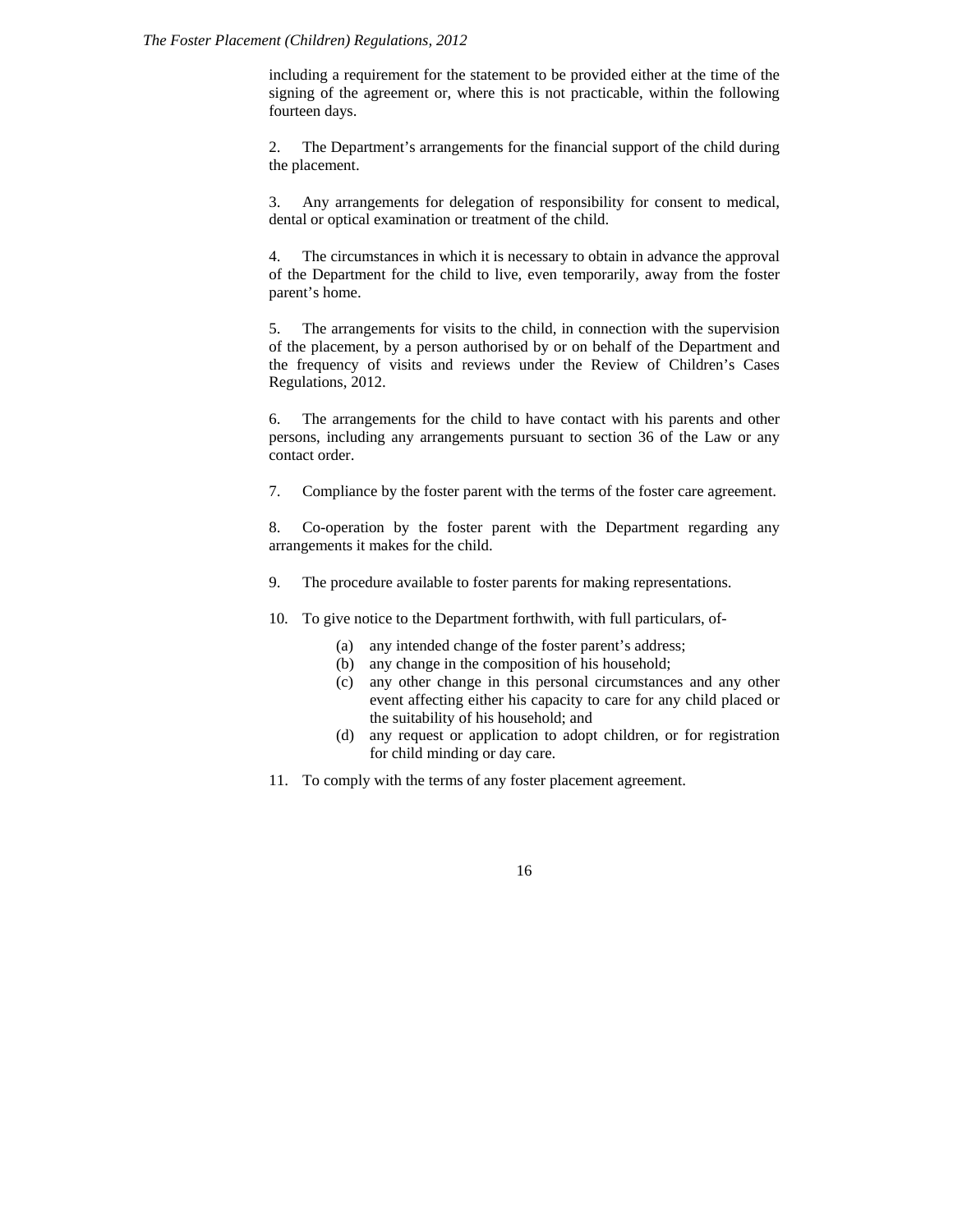12. To care for any child placed with him as if the child were a member of the foster parent's family and to promote his welfare having regard to the long and short-term plans for the child.

## **SCHEDULE 4**

(Regulation 16(1))

| Column <sub>1</sub>                                                                                                                                                                                            | Column <sub>2</sub> |                        |        |                                        |  |
|----------------------------------------------------------------------------------------------------------------------------------------------------------------------------------------------------------------|---------------------|------------------------|--------|----------------------------------------|--|
| Event:                                                                                                                                                                                                         | To be notified to:  |                        |        |                                        |  |
|                                                                                                                                                                                                                | Department          | Governor in<br>Cabinet | Police | Health<br><b>Services</b><br>Authority |  |
| Death of a child placed<br>with foster parents                                                                                                                                                                 | Yes                 | Yes                    | Yes    | Yes                                    |  |
| Serious illness or serious<br>accident of a child<br>placed with foster<br>parents.                                                                                                                            | Yes                 |                        |        | Yes                                    |  |
| Outbreak at the home of<br>a foster parent of any<br>infectious disease which<br>in the opinion of a<br>registered medical<br>practitioner attending the<br>home is sufficiently<br>serious to be so notified. | Yes                 |                        |        | Yes                                    |  |
| Allegation that a child<br>placed with foster<br>parents has committed a<br>serious offence.                                                                                                                   | Yes                 |                        | Yes    |                                        |  |
| Involvement or<br>suspected involvement<br>of a child placed with<br>foster parents in<br>prostitution.                                                                                                        | Yes                 |                        | Yes    |                                        |  |

## **EVENTS AND NOTIFICATIONS**